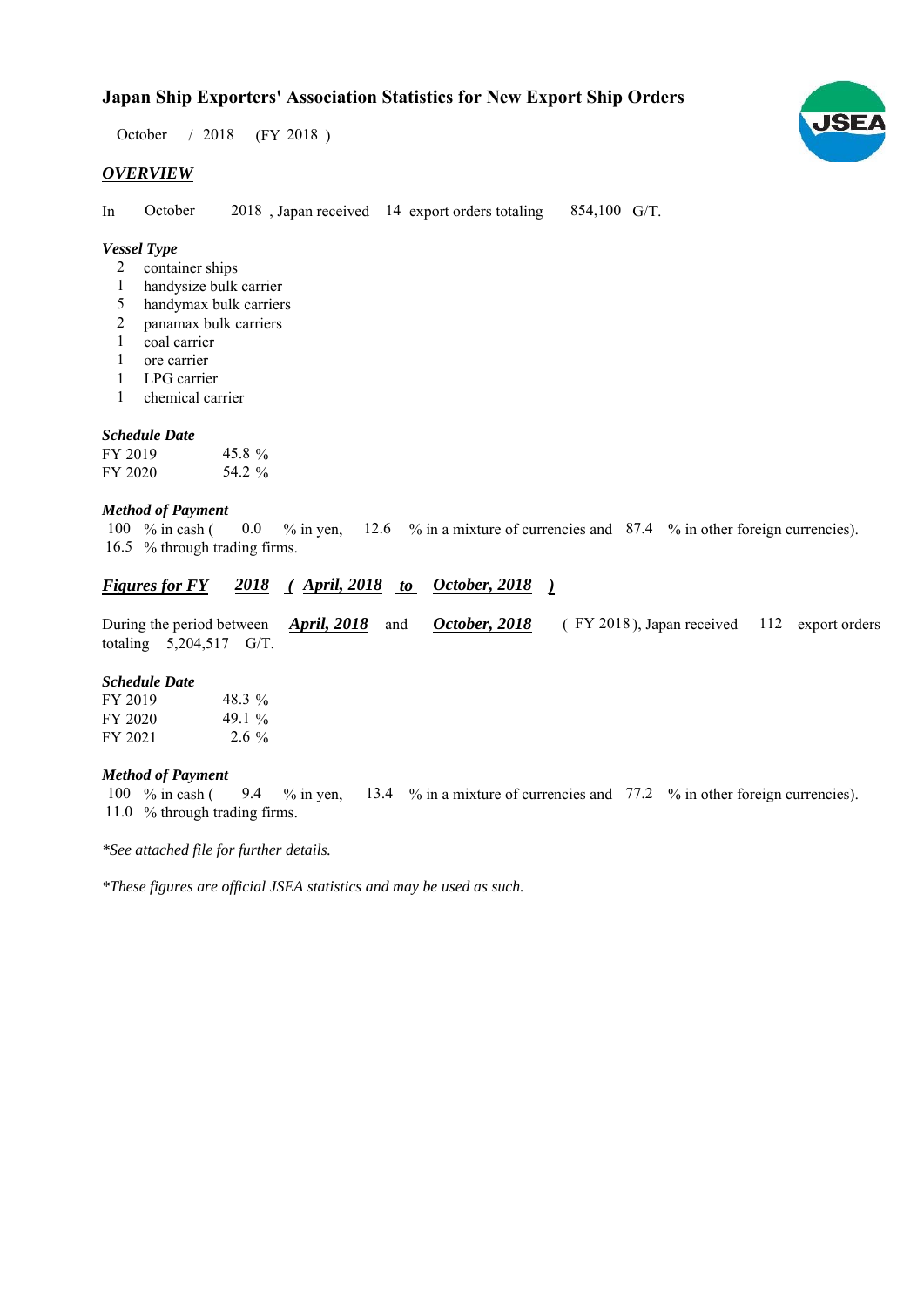# New Export Orders Placed in October 2018 (FY 2018) Based on Fiscal Year

JSEA (November 2018)<br>Jan 18 to Oct 18 No. G/T No. G/T No. G/T No. G/T No. G/T No. G/T No. G/T No. G/T General Cargos ( 10 1,229,399 3 19,100 0 0 4 477,500 1 76,500 2 305,000 10 878,100 13 1,325,500 Bulk Carriers 183 7,231,284 31 1,257,600 14 458,700 12 542,300 14 587,000 10 485,800 81 3,331,400 132 5,432,164 Tankers | 17| 1,496,550|| 8| 293,000| 4| 125,220| 5| 508,899| 2| 4,598| 2| 63,300| 21| 995,017|| 23| 1,312,517 Combined Carriers 0 0 0 0 0 0 0 0 0 0 0 0 0 0 0 0 Others | 0 | 0 || 0 || 0 || 0 || 0 || 0 || 0 || 0 || 0 || 0 | Total 210 9,957,233 42 1,569,700 18 583,920 21 1,528,699 17 668,098 14 854,100 112 5,204,517 168 8,070,181 FY 2017 / FY2016 (%) \* 207.8 71.9 58.9 200.2 88.0 95.9 93.1 \*\* 101.5 In CGT | | 4,343,301 | | 746,277 | | 299,396 | | 590,931 | | 308,943 | | 378,013 | | 2,323,560 | | 3,541,525 Description Apr 17 to Mar 18 Apr 18 to June 18 July 2018 August 2018<br>No. | G/T No. | G/T No. | G/T No. | G/T September 2018 October 2018 Apr 18 to Oct 18

*Figures for shipbuilding orders of 500 G/T and over for export as steel vessels placed with JSEA members are covered.*

\*FY 2017/FY2016

\*\*Calendar Year 2018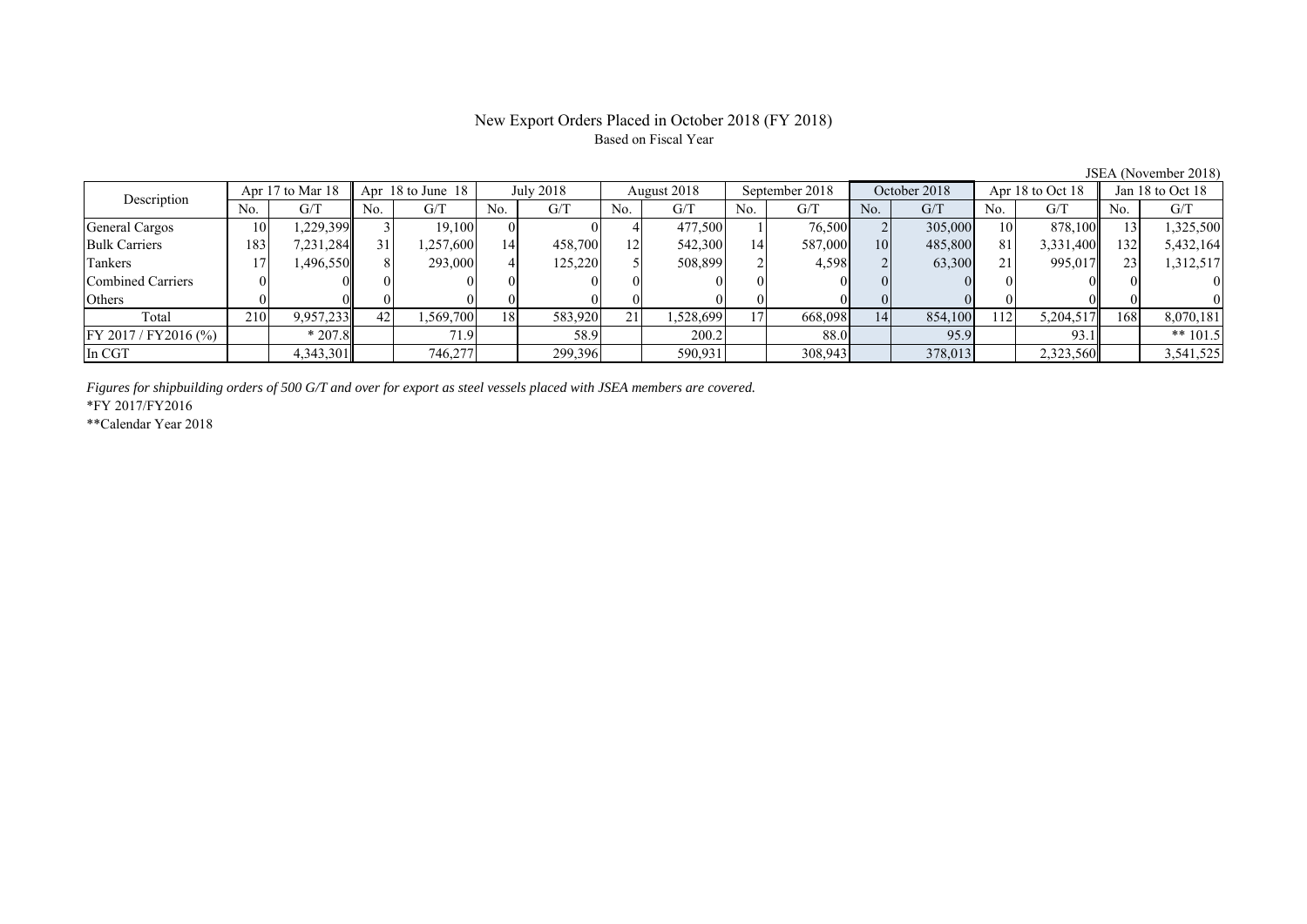# Export Ships Delivered in October 2018 (FY 2018) Based on Fiscal Year

| Description             |     | Apr 17 to Mar 18 |     | Apr 18 to June 18 |     | July 2018 |          | August 2018 |                 | September 2018 |     | October 2018 |                 | Apr $18$ to Oct $18$ |     | Jan 18 to Oct 18 |
|-------------------------|-----|------------------|-----|-------------------|-----|-----------|----------|-------------|-----------------|----------------|-----|--------------|-----------------|----------------------|-----|------------------|
|                         | No. | G/T              | No. | G/T               | No. | G/T       | No.      | G/T         | No.             | G/T            | No. | G/T          | No.             | G/T                  | No. | G/T              |
| General Cargos          | 20  | 2,005,260        |     | 312,654           |     | 70,497    |          | 44,737      |                 | 641,807        |     | 345,478      | 15              | 1,415,173            |     | 2,003,590        |
| <b>Bulk Carriers</b>    | 142 | 5,285,025        | 33  | 326,000           |     | 192,769   | $\Omega$ | 254,545     |                 | 281,766        | 11  | 342,343      | 65              | 2,397,423            | 101 | 3,819,619        |
| Tankers                 | 38  | 2,664,170        | 15۱ | 1,053,325         |     | 101,021   |          | 605,946     |                 | 128,684        |     | 368,665      | 34 <sub>1</sub> | 2,257,641            | 48  | 3,206,604        |
| Combined Carriers       |     |                  |     |                   |     |           |          |             |                 |                |     |              |                 |                      |     |                  |
| Others                  |     | 125.572          |     |                   |     |           |          |             |                 |                |     |              |                 |                      |     |                  |
| Total                   | 201 | 10,080,027       | 52  | 2,691,979         |     | 364.287   | 18       | 905,228     | 13 <sub>1</sub> | 1,052,257      | 20  | 1,056,486    | 14              | 6,070,237            | 172 | 9,029,813        |
| $FY 2017 / FY 2016$ (%) |     | $*92.7$          |     | 94.3              |     | 34.3      |          | 160.2       |                 | 121.9          |     | 133.5        |                 | 98.9                 |     | ** 89.3          |
| In CGT                  |     | 4,747,553        |     | .317,707          |     | 193,444   |          | 499,837     |                 | 443,483        |     | 529,750      |                 | 2,984,221            |     | 4,445,345        |

*Deliveries of new shipbuilding orders of 500 G/T and over for export as steel vessels placed with JSEA members are covered.*

\*FY 2017/FY2016

\*\*Calendar Year 2018

JSEA (November 2018)